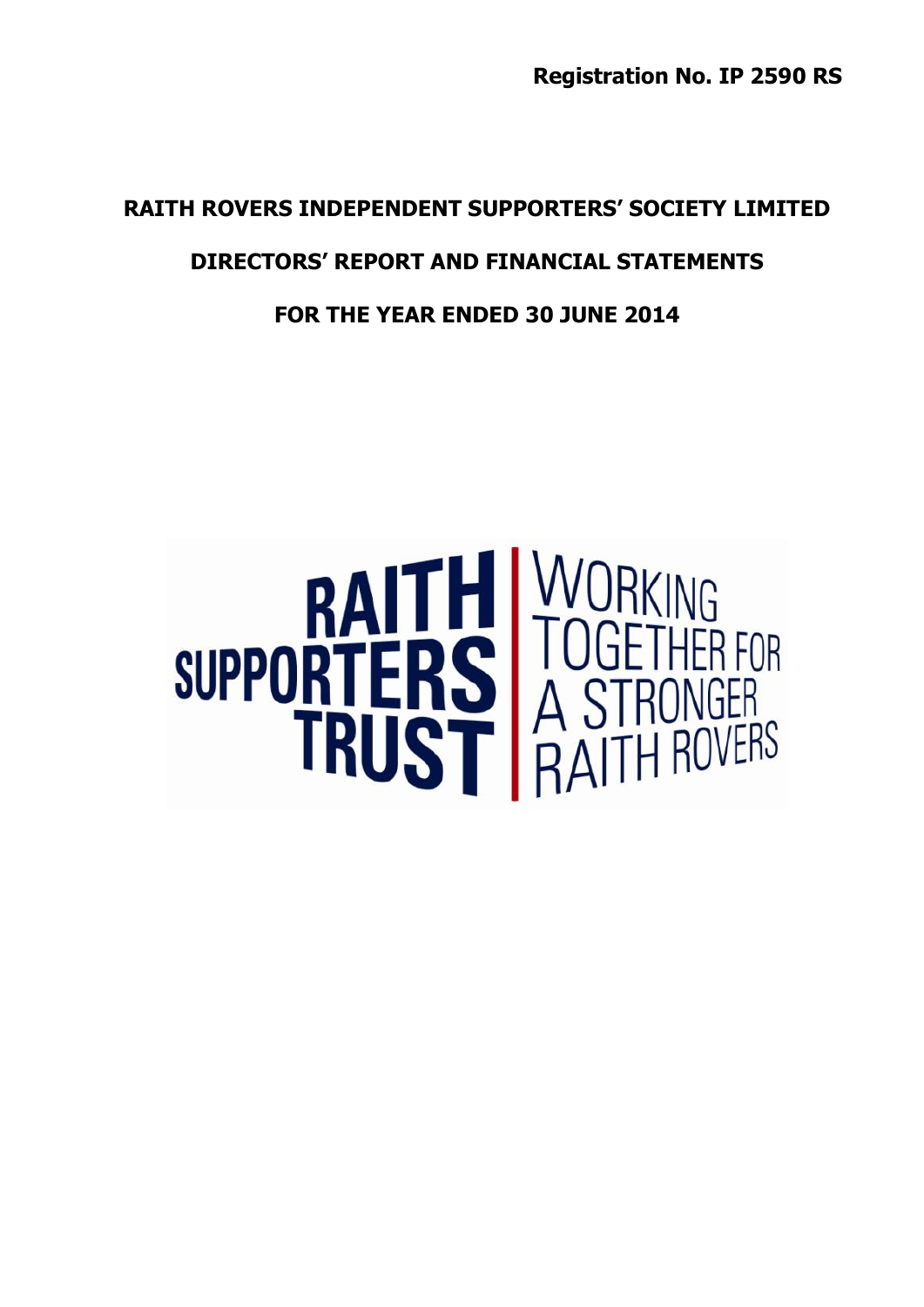# **CONTENTS**

|                                              | PAGE          |
|----------------------------------------------|---------------|
| STATUTORY INFORMATION                        | $\mathcal{P}$ |
| DIRECTORS REPORT                             | $3 - 5$       |
| <b>BUSINESS REVIEW - CHAIRMANS STATEMENT</b> | ճ - 7         |
| <b>BUSINESS REVIEW - MEMBERSHIP REPORT</b>   | 8             |
| BUSINESS REVIEW - TREASURERS REPORT          | 9             |
| INDEPENDENT EXAMINERS REPORT                 | $10 - 11$     |
| INCOME AND EXPENDITURE ACCOUNT               | 12            |
| <b>BALANCE SHEET</b>                         | 13            |
| NOTES TO THE FINANCIAL STATEMENTS            | 14 – 16       |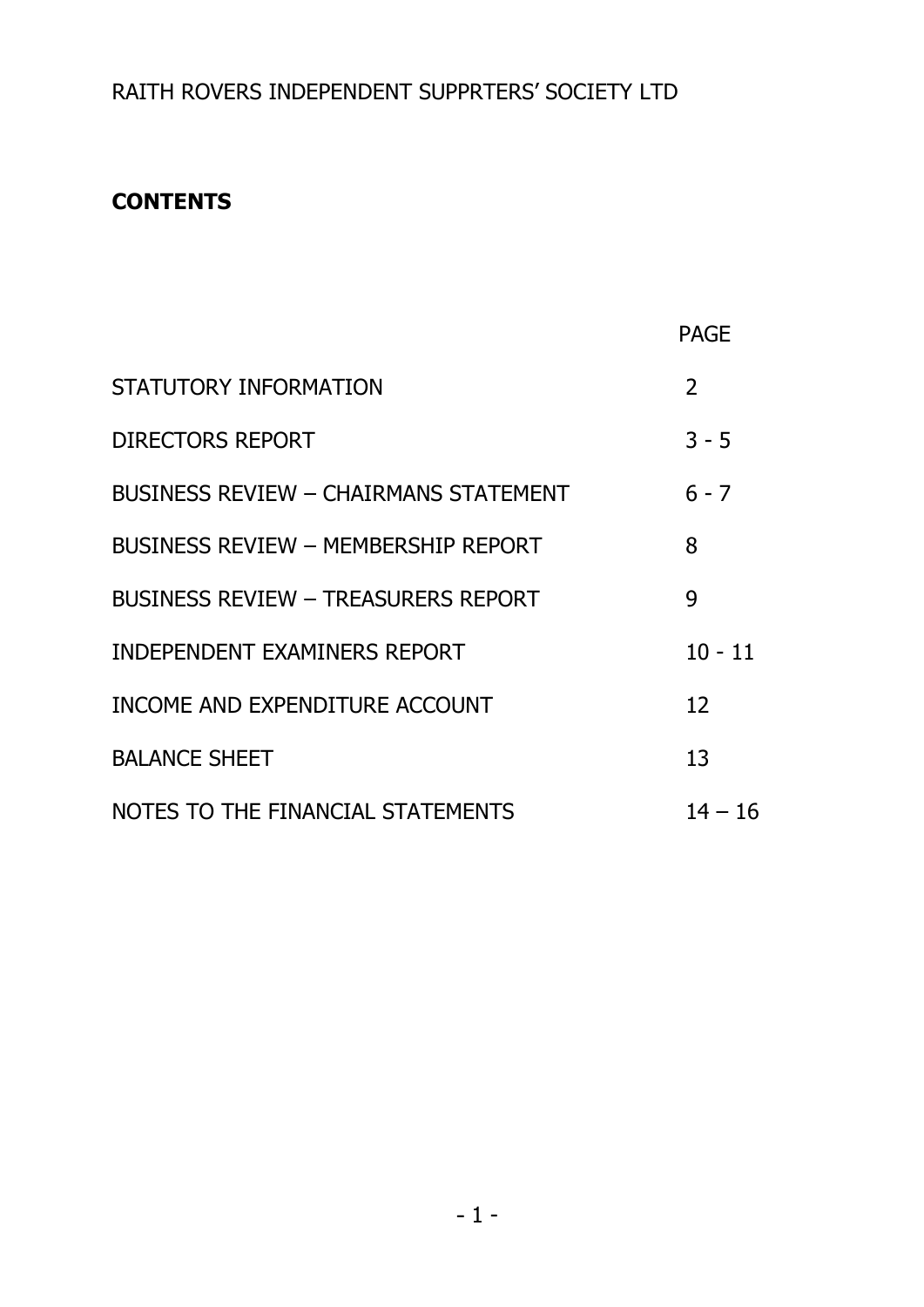# **STATUTORY INFORMATION**

| <b>Directors</b>         | G Condie<br>T Cunningham<br>J Proctor<br>A Russell<br>S Lawther<br><b>N</b> Russell<br>S Wallace |
|--------------------------|--------------------------------------------------------------------------------------------------|
| <b>Secretary</b>         | J Proctor                                                                                        |
| <b>Registered Number</b> | <b>IP 2590 RS</b>                                                                                |
| <b>Registered Office</b> | c/o Gibson, Spears, Dow & Son<br>9 East Fergus Place<br>Kirkcaldy<br>KY1 1XU                     |
| <b>Bankers</b>           | <b>Bank of Scotland</b><br>Carberry Road<br>Mitchelston<br>Kirkcaldy<br>KY1 3PA                  |
| <b>Solicitors</b>        | Cobbetts<br>Ship Canal House<br>King Street<br>Manchester<br><b>M2 4WB</b>                       |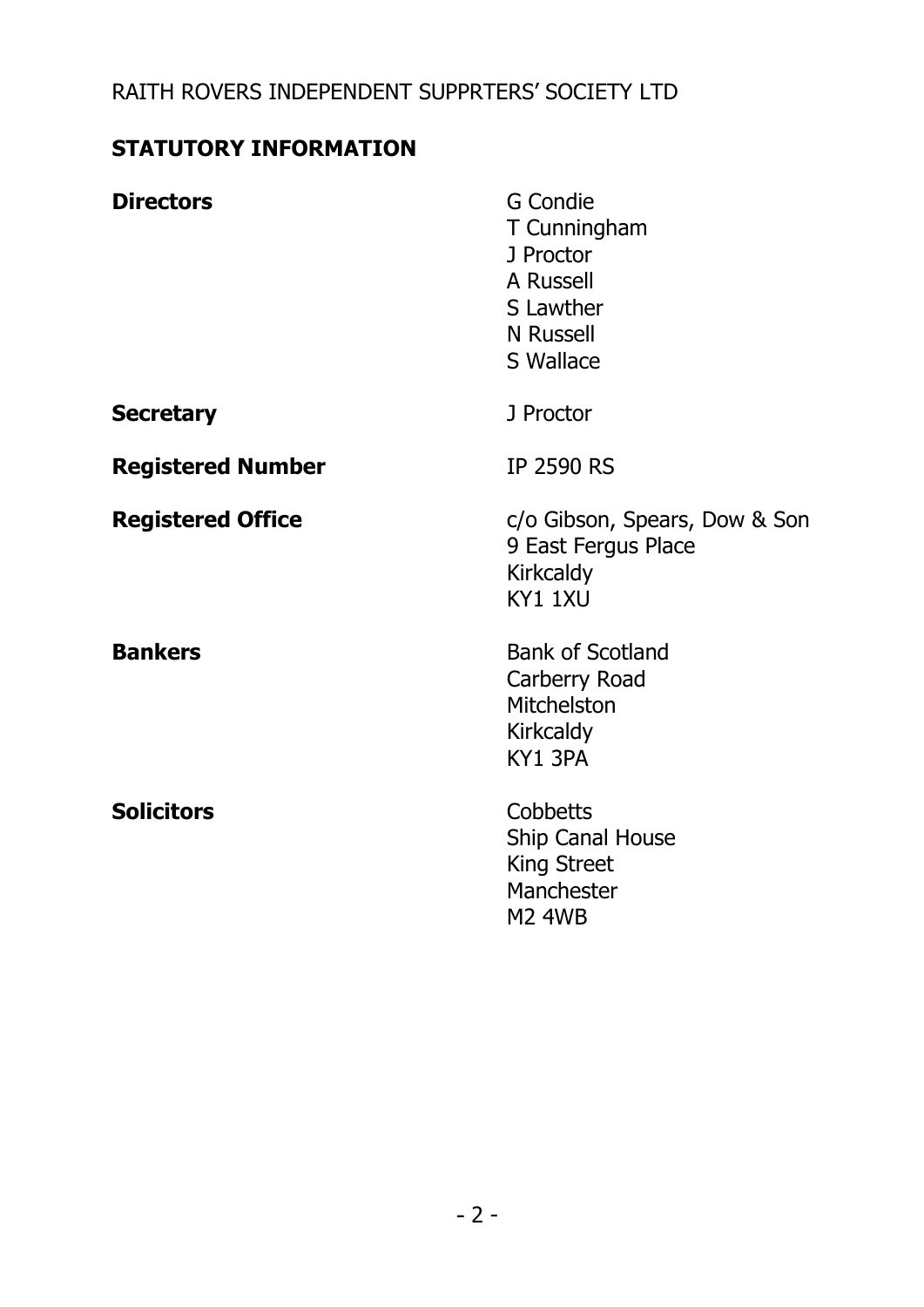#### **DIRECTORS' REPORT YEAR ENDED 30 JUNE 2014**

The Directors present their report and financial statements for the year ended 30 June 2014.

The Society was incorporated on 17 September 2002 and took over the activities of Raith Rovers Independent Association. The Society is a registered society under the Co-operative and Community Benefit Societies Act 2014, regulated by the Financial Conduct Authority.

#### **Principal activities**

The Society's objectives are, either itself or through a subsidiary company or society trading for the benefit of the community and acting under its control:

- i) to strengthen the bonds between Raith Rovers Football Club ("the club") and the community which it serves and to represent the interests of the community in the running of the club,
- ii) to benefit present and future members of the community served by the Club by promoting, encouraging and furthering the game of football as a recreational facility, sporting activity and focus for community involvement,
- iii) to provide a democratic forum for Society members and the wider community to share and exchange their aspirations for the club,
- iv) to represent the interests of Society members, and the wider community, in the affairs of the Club and to engage in constructive dialogue with the representatives and staff of the Club,
- v) to support the continuing development of, and widen interest and involvement in, the game of football in the Kirkcaldy area regardless of sex, age, ability or ethnic origin of those involved, and,
- vi) to work to ensure a positive portrayal of football in general, the Club, supporters of the Club and the wider community served by the Club.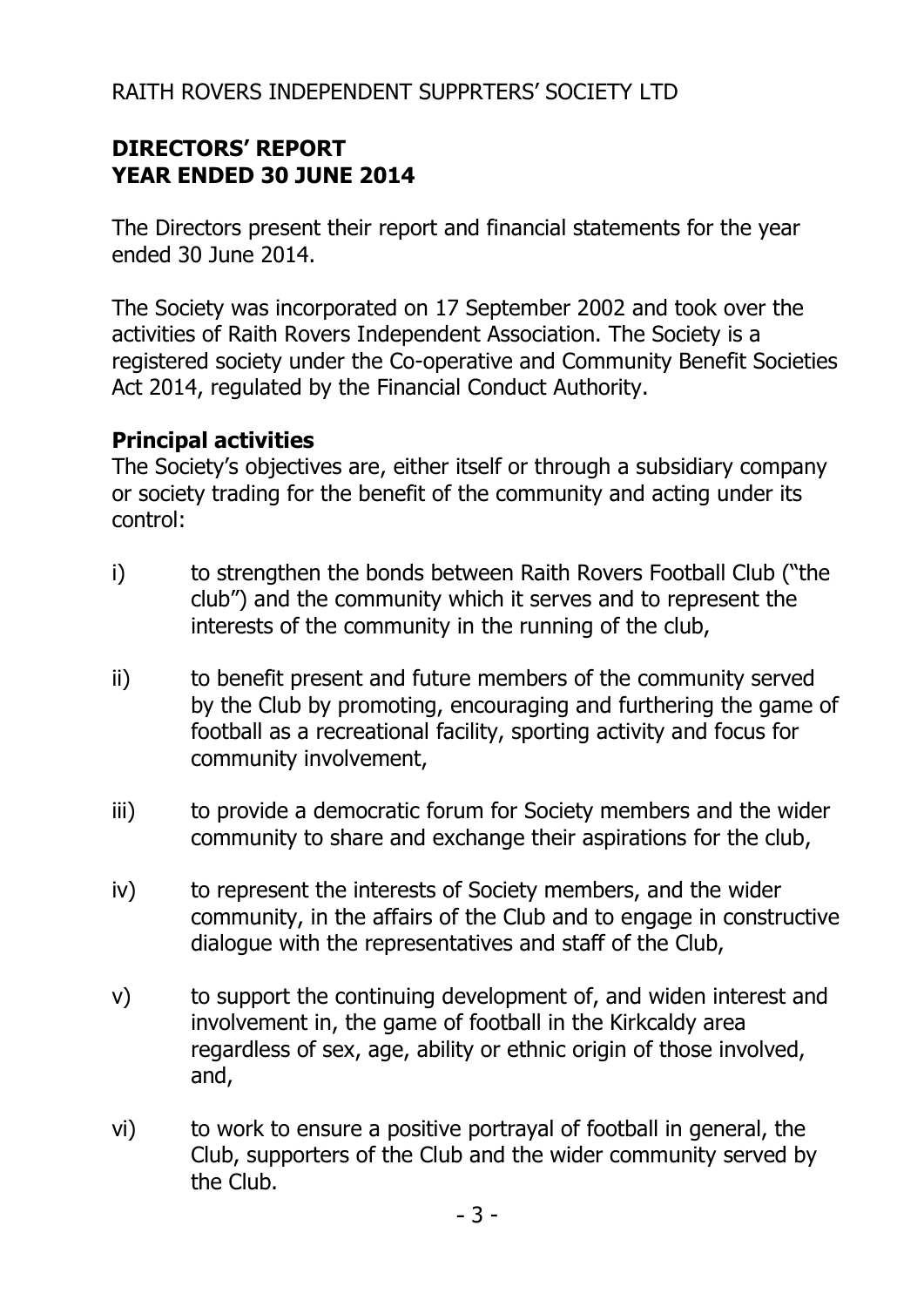#### **DIRECTORS' REPORT (continued) YEAR ENDED 30 JUNE 2014**

#### **Directors**

The following Directors have held office during the year to 30 June 2014.

J Proctor A Russell S Wallace

G Condie T Cunningham S Lawther New Solution New Solution New Solution New York 1989

#### **Directors' Interests**

The Directors' interests in the shares of the Society were as stated below:

|              | <b>Ordinary shares of £1 each</b> |                           |
|--------------|-----------------------------------|---------------------------|
|              |                                   | 30 June 2014 30 June 2013 |
| G Condie     |                                   |                           |
| T Cunningham |                                   |                           |
| J Proctor    |                                   |                           |
| A Russell    |                                   |                           |
| S Lawther    |                                   |                           |
| N Russell    |                                   |                           |
| S Wallace    |                                   |                           |

#### **Auditors**

The members voted to have an independent review undertaken on the 2014 accounts in lieu of a full audit.

#### **Directors' responsibilities**

Society law requires the directors to prepare financial statements for each financial year which give a true and fair view of the state affairs of the Society and of the surplus or deficit of the Society for that period. In preparing those financial statements, the directors are required to:

- select suitable accounting policies and then apply them consistently;
- make judgements and estimates that are reasonable and prudent;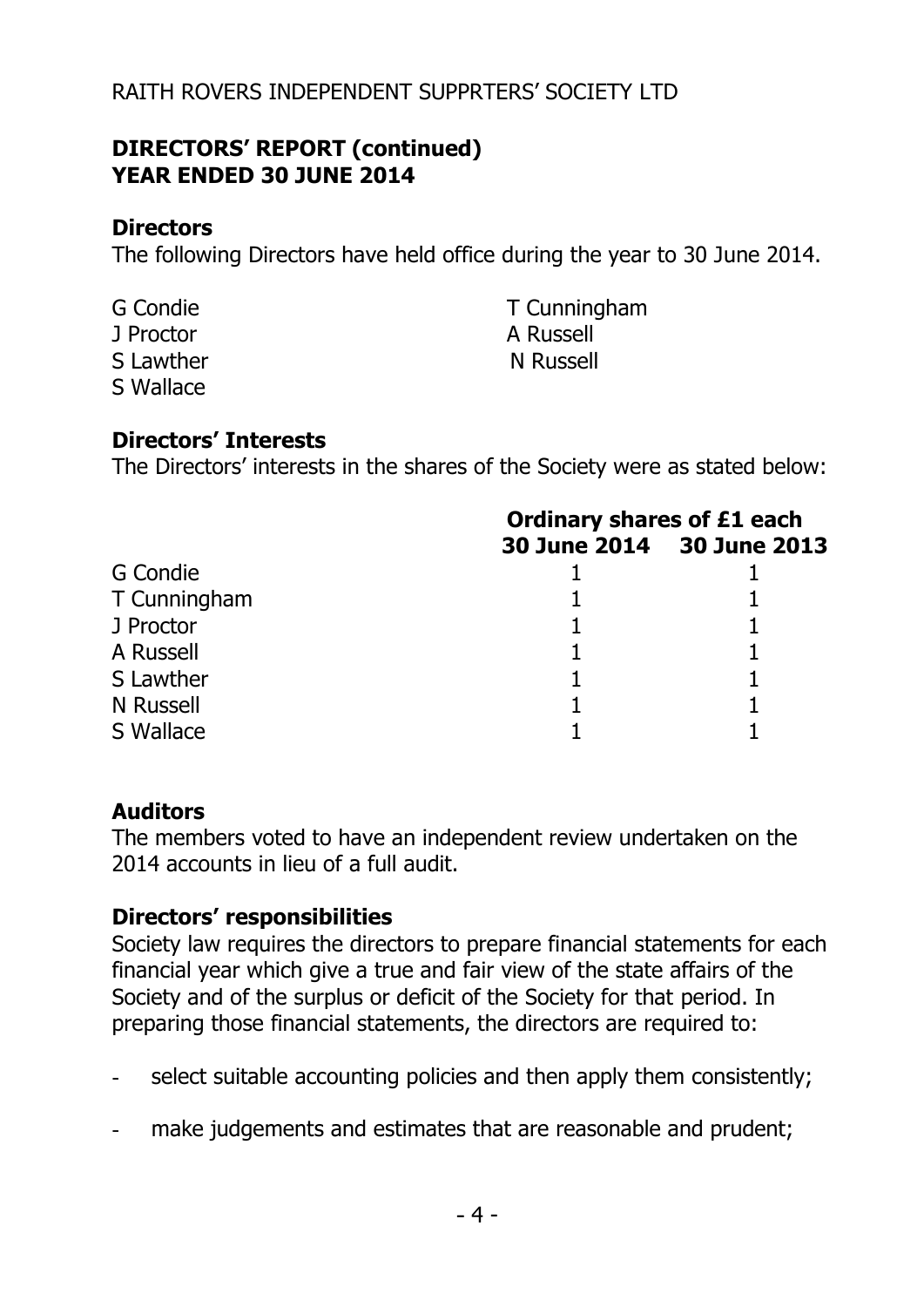#### **DIRECTORS' REPORT (continued) YEAR ENDED 30 JUNE 2014**

- prepare the financial statements on the going concern basis unless it is inappropriate to presume that the Society will continue in business.

The directors are responsible for keeping proper accounting records which disclose with reasonable accuracy at any time the financial position of the Society and to enable them to ensure that the financial statements comply with the Co-operative and Community Benefit Societies Act 2014. They are also responsible for safeguarding the assets of the Society and hence for taking reasonable steps for the prevention and detection of fraud and other irregularities.

On behalf of the board

fan husell

A Russell **Chairman**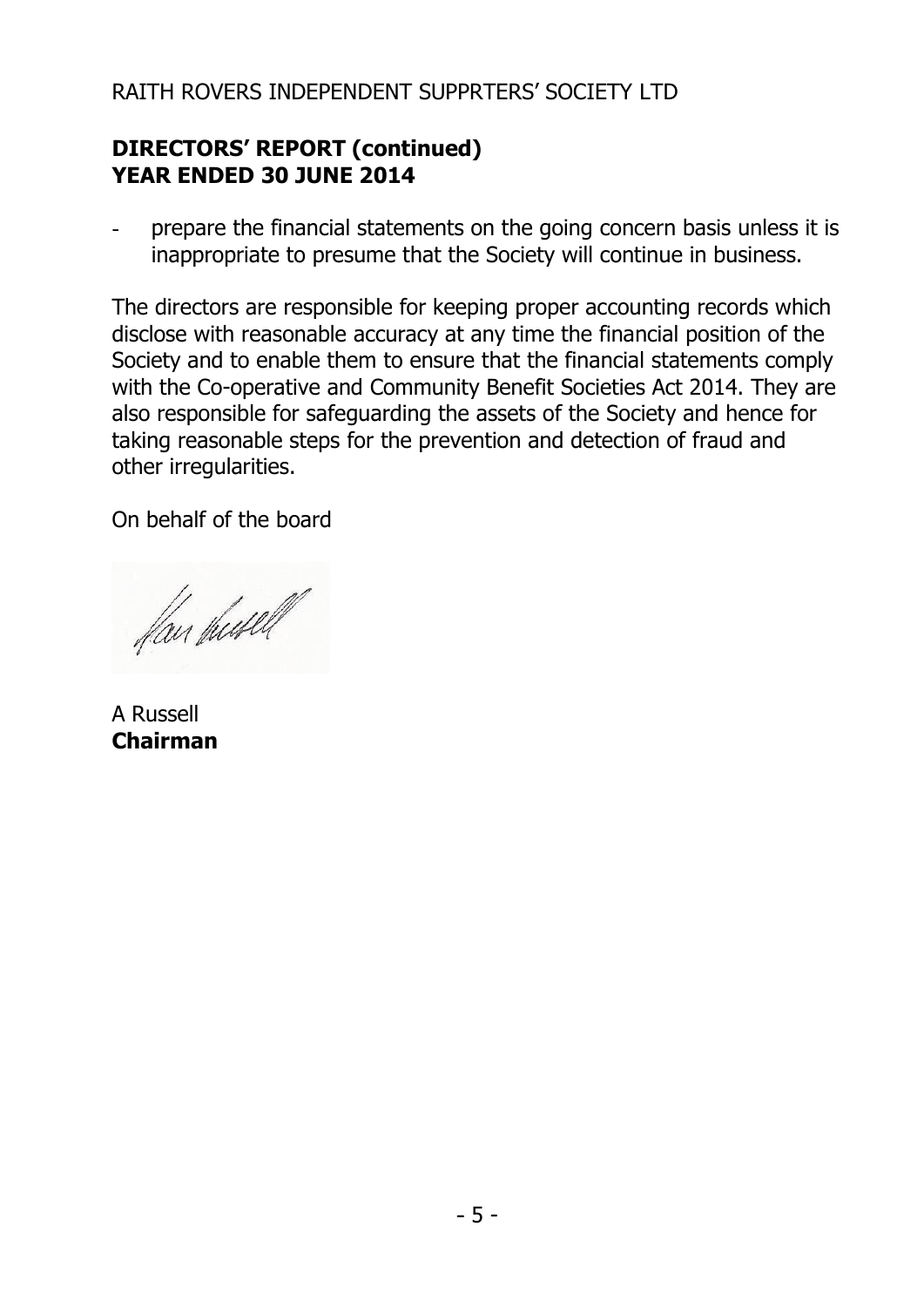#### **BUSINESS REVIEW – CHAIRMAN'S STATEMENT**

This last financial year for the Trust has happily coincided with the club's first cup win in almost 20 years (we're getting greedy now!) and a profitable year financially for the club. I would like to congratulate everyone at the club, not least the management team and players, for their achievements and for bringing another trophy to Starks Park.

I would also like to thank Turnbull Hutton for his commitment to Raith Rovers throughout his years in the boardroom. He will be missed during his retirement – while his forthright opinions were on occasions challenging, we always recognised that behind them was a genuine passion for the club. It is also a rare gift to be able to capture the mood of a footballing nation succinctly, with insight and with humour, as he did on the steps of Hampden a couple of summers ago and in various media interviews during that period.

The recent turmoil in Scottish football is, for the moment, benefitting Raith Rovers as we see three very well-supported clubs in our division this season, and a new financial distribution model which apportions a fairer share of league and SFA funding to clubs at our level than before.

This makes the Trust's job easier in many ways – the club is not firefighting to the same degree as it was in recent years, and while cashflow is still tight financial matters are more predictable and what crises there are, are fewer, further apart, and (touch wood) less severe in nature than previously. We continue to support the club financially with regular investments, but there is a sense that the club are less reliant on these than in years past.

While we don't have the same rallying call as we do during darker days, there is still a need to work hard and raise funds – for those rainy days which might come along, and also to build on the strong shareholding we have accumulated. We therefore strive to maintain a high profile at the club, in the media, online, and at fundraising events throughout the year – so that people know who we are, what we stand for, and have an opportunity to contribute to our efforts.

As well as Trust-led activities, a number of our members have been involved in some vital work initiated by Ali More to increase the club's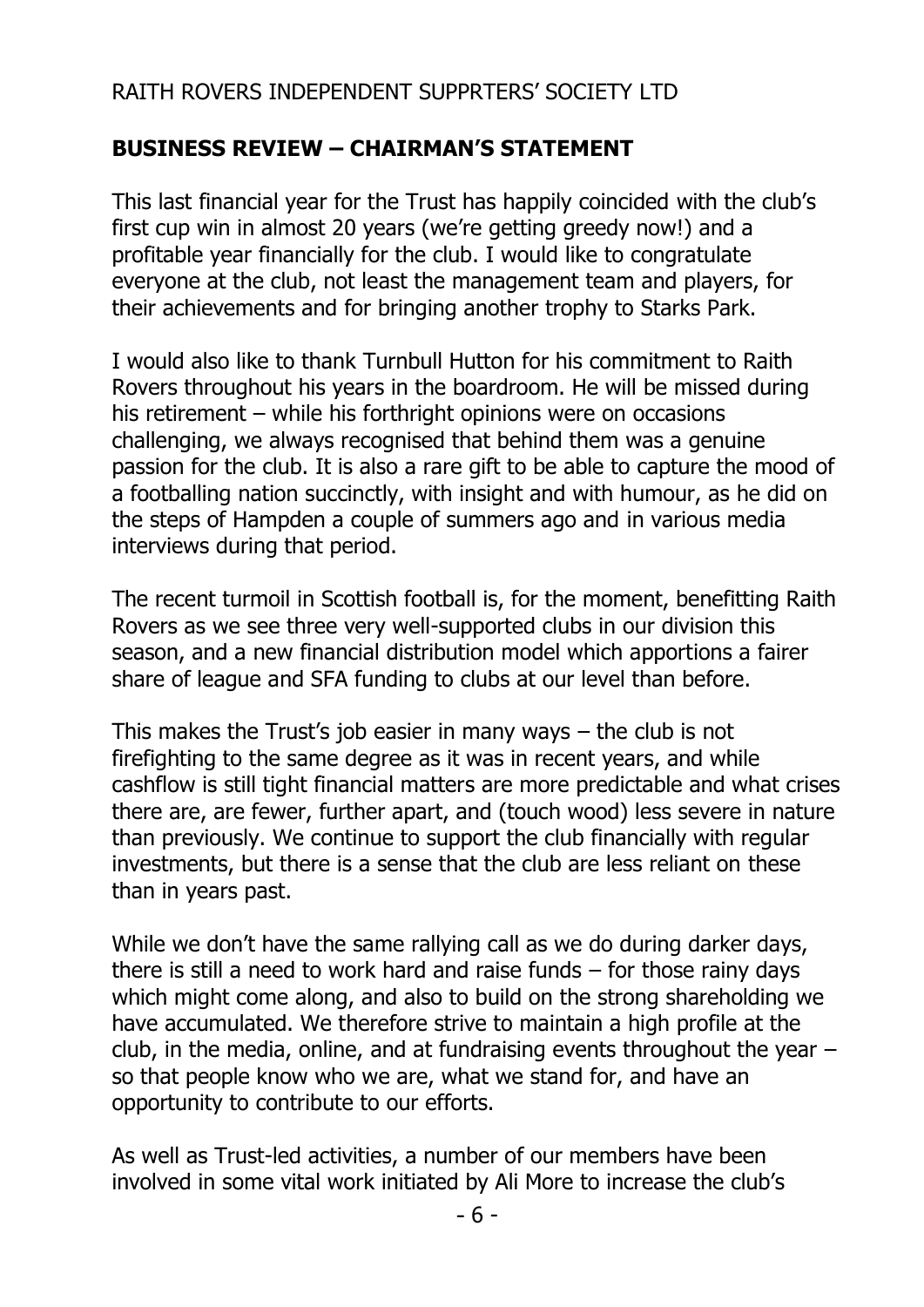support base, improve the Matchday experience, and nurture the next generation of supporters. This has been most visible through the highly successful Roary's Club, a free club for primary school children which introduces Raith Rovers to them, and incentivises them to badger their parents to bring them along on Saturdays! Roary Rover has been out and about in the local area a lot more since the club was set up, and it is heartwarming to see the reaction he gets wherever he goes.

As always, thank you for your continuing support of the Trust, and if you would like to get involved in any of our activities, suggest new ones, or just have a chat about the football, please drop by the Trust table on matchdays to say hello.

Alan Russell **CHAIRMAN**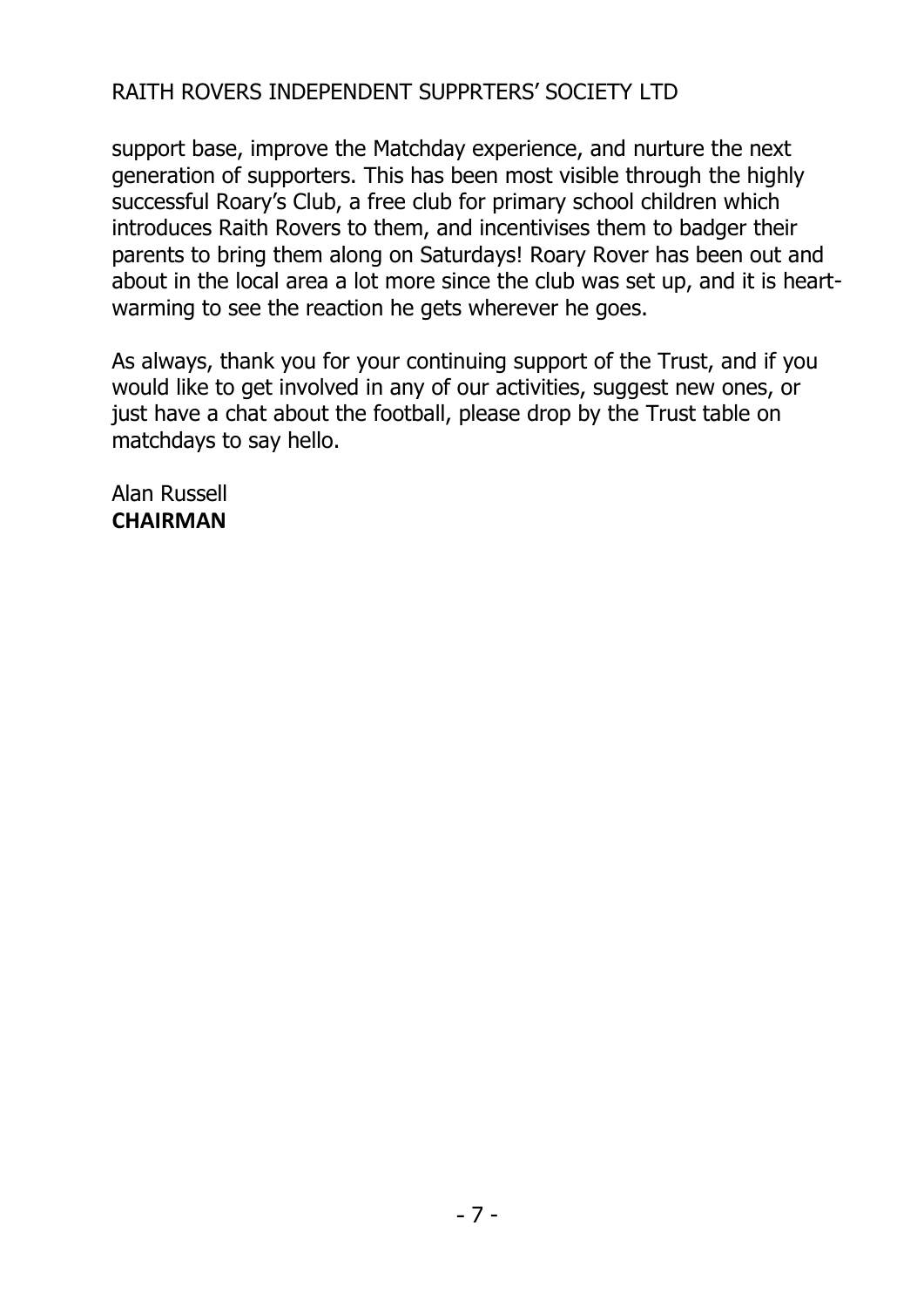#### **BUSINESS REVIEW – MEMBERSHIP REPORT**

At June 2014 the membership stood at 232 compared to 215 at the end of June 2013.

We are very pleased with the increase which is as much down to the improved renewal process as it is to new members joining. We get a great response to the reminder letters and we work hard to follow up members who haven't renewed. We are also encouraged by the number who continue to pay by standing order though we would ask that members check to ensure their membership number is included in the reference to ensure we allocate the fees correctly.

Niall Russell **MEMBERSHIP SECRETARY**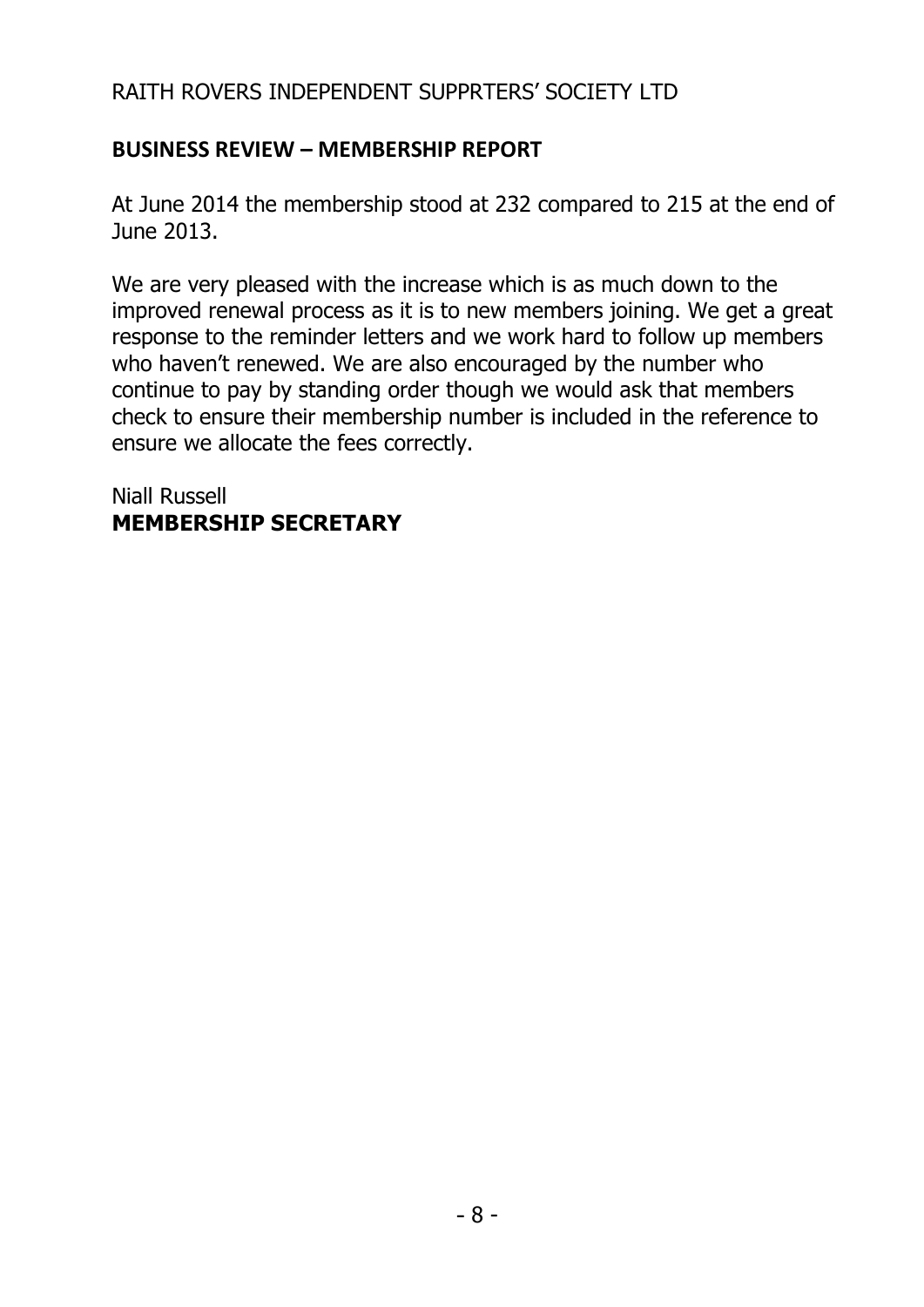#### **BUSINESS REVIEW – TREASURER'S REPORT**

The accounts to June 2014 show the first accounting loss the trust has made. This is due to some changes in the approach the football club wish to take regarding some of the fundraising income it receives from supporters organisations. The trust has benefitted in the past by receiving shares in return for money raised from Rock the Rovers events and from other members of the Raith Forum. The football club are now treating the funds received from Rock the Rovers as a donation and funds received from the 200 club and Jim McMillan club as payments in lieu of rent. The trust seek to ensure that fans maximise the return they get for their contributions and we believe the acquisition of shares is a key element in protecting supporters interests both now and in the future. In particular our right to have a director appointed to the board primarily comes from holding at least 10% of the New Raith Rovers shares. As new investment is made to the club either by new shareholders or existing shareholders, the percentage owned by the trust is diminished which makes it vital we continue to acquire shares to the maximum extent possible. Whilst discussions are ongoing with the other forum members it was only prudent to write off the previously accrued income in the accounts.

The accounting loss shouldn't detract from the cash the trust continues to generate. We received around £5,500 last year in contributions from members which is an average of £23 per member, far above the £5 minimum fee. Fund raising from trust activities is strong through the beer festival, quiz nights and in 2015 we have the addition of the Burns night. We are also very grateful to Carol Smith who competes in a triathlon each year and contributes the sponsorship money she raises to the trust.

This income has allowed a total of £6,560 to be handed over to the football club in the form of share purchases, sponsorship of Roarys Lotto and pitch side advertising. We also provided the supporters club with £1,000 in working capital to help boost the levels of stock they had in the club shop. On top of this we have continued to maintain a cash reserve of over £10,000 which is the target we have set to allow for unforeseen circumstances.

Graeme Condie **TREASURER**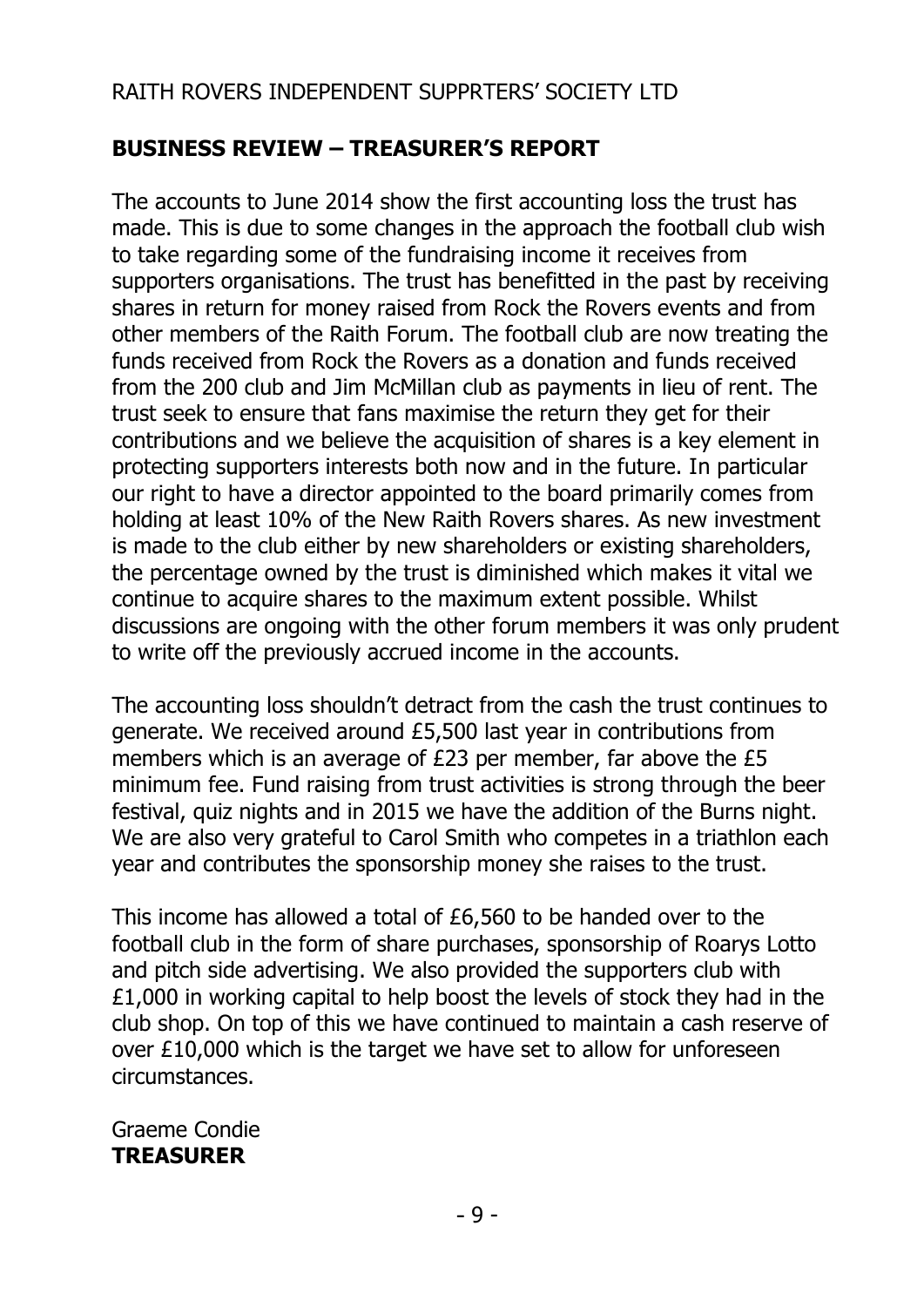### **INDEPENDENT EXAMINERS REPORT TO THE MEMBERS OF RAITH ROVERS INDEPENDENT SUPPORTERS' SOCIETY LIMITED**

I have reviewed the financial statements of Raith Rovers Independent Supporters' Society Limited on pages 12 to 16 for the year to 30 June 2014.

This report is made solely to the society's members, as a body. My examination work has been undertaken so that I might state to the society's members those matters I am required to state to them in an examiners' report and for no other purpose. To the fullest extent permitted by law, I do not accept or assume responsibility to anyone other than the society and the society's members as a body, for my work, for this report, or for the opinions I have formed.

### **Respective responsibilities of Society's Board Members and the examiner**

The Society Board Members consider that an audit is not required for this year as an appropriate resolution was approved by members at the last AGM and that an independent examination is therefore appropriate. `

It is my responsibility to:

- examine the accounts
- follow the procedures laid down in the General Directions given by Supporters Direct; and
- state whether particular matters have come to my attention.

## **Basis of Independent Examiner's statement**

My examination was carried out in accordance with General Directions given by Supporters Direct. An examination includes a review of the accounting records kept by the Society and a comparison of the accounts presented with those records. It also includes consideration of any unusual items or disclosures in the accounts, and seeking explanations from the Society Board Members concerning any such matters. The procedures undertaken do not provide all the evidence that would be required in an audit, and consequently I do not express an audit opinion on the accounts.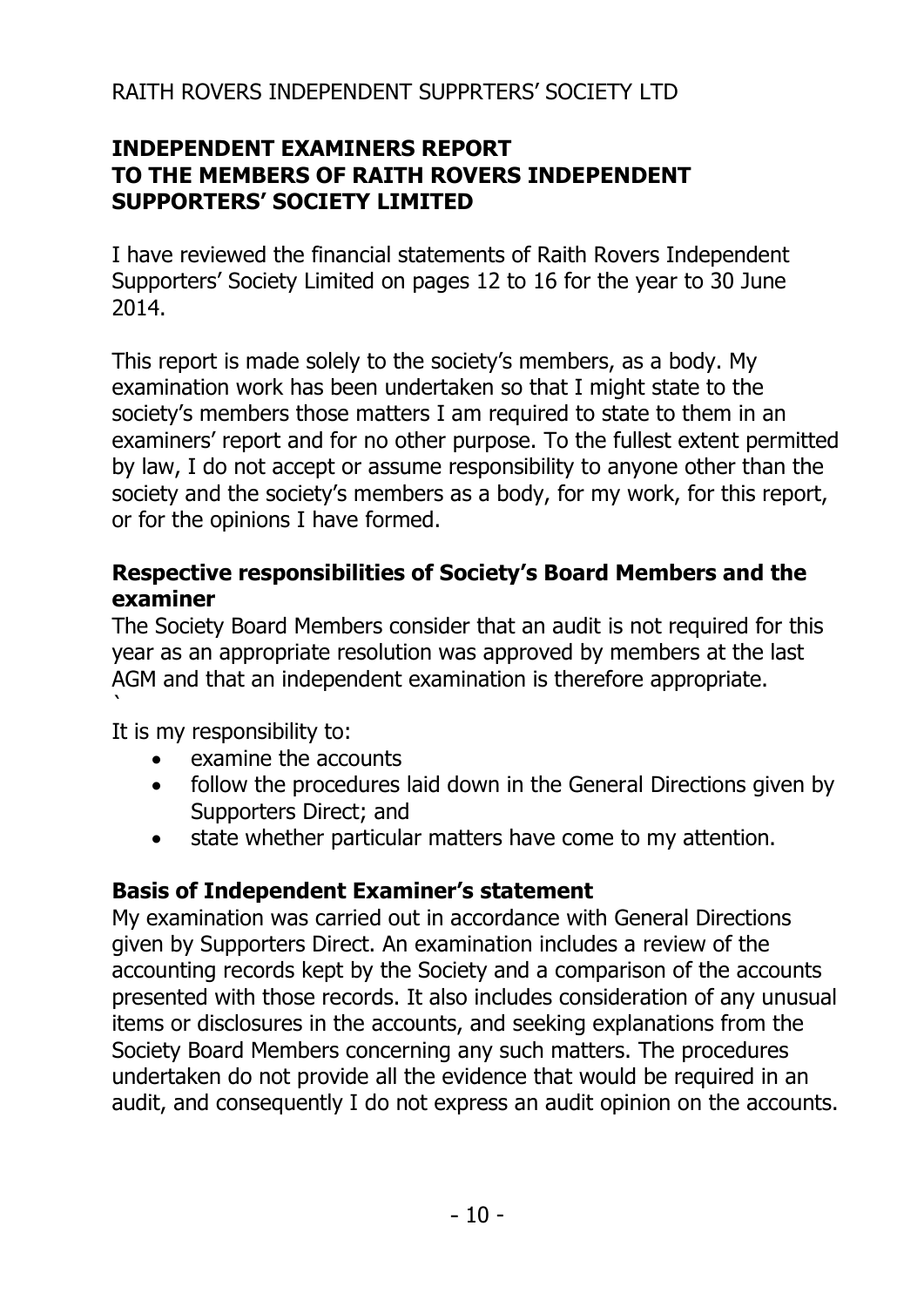# **INDEPENDENT EXAMINER'S REPORT (continued)**

#### **Independent examiner's statement**

In the course of my examination, no matter has come to my attention

- a) which gives me reasonable cause to believe that, in any material respect, the Society Board Members have not met the requirements to ensure that:
	- i) proper accounting records are kept
	- ii) accounts are prepared which agree with the accounting records and comply with generally accepted accounting requirements; or
- b) to which, in my opinion, attention should be drawn in order to enable a proper understanding of the accounts to be reached.

I can also confirm that, in my opinion, the accounts have been properly prepared in accordance with the Co-operative and Community Benefit Societies Act 2014.

| Signed Alisdo-100  |
|--------------------|
| Date 24/01/2015    |
| Qualification ACMA |
| Name Alisdair More |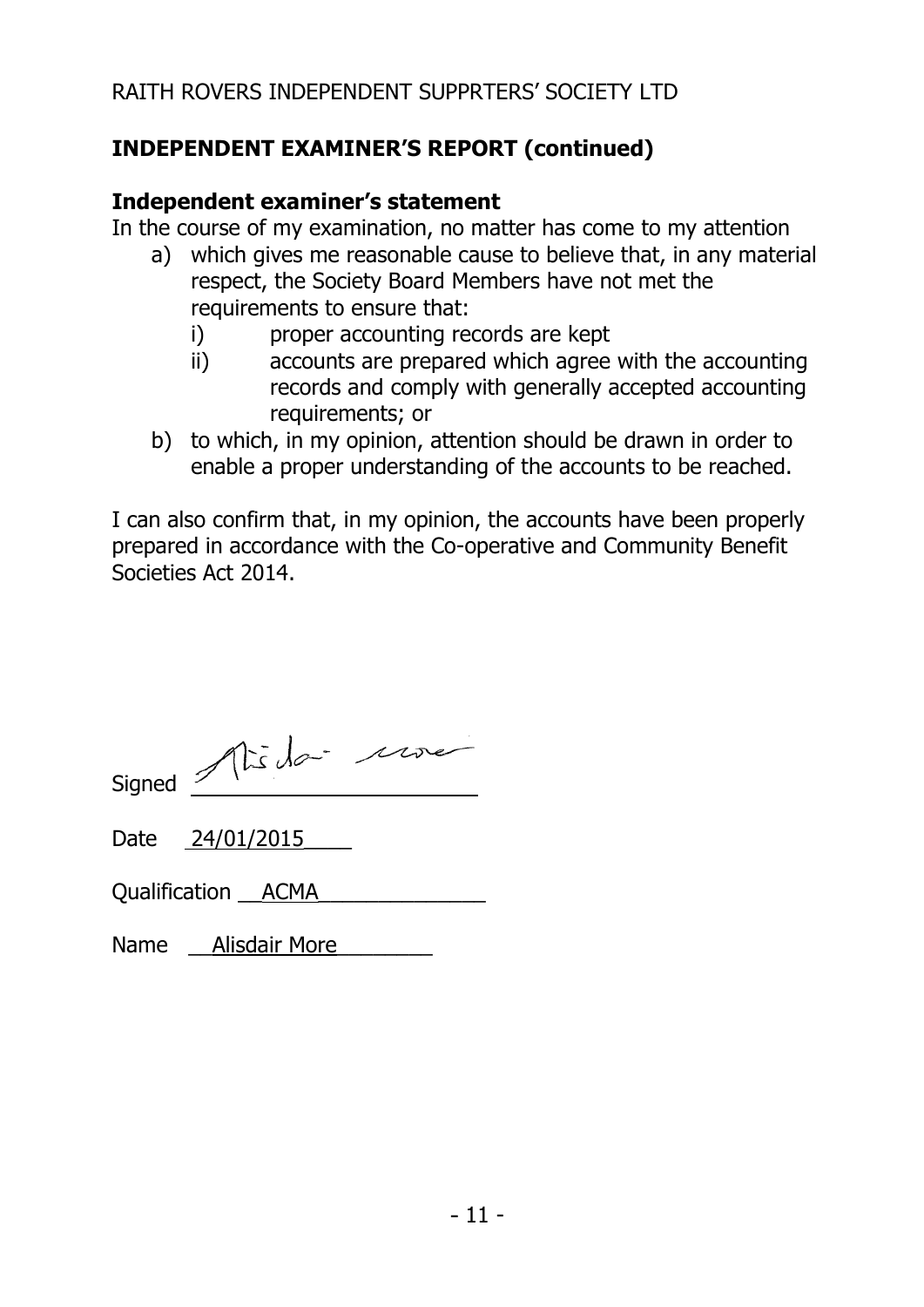## **INCOME AND EXPENDITURE ACCOUNT FOR THE YEAR ENDED 30 JUNE 2014**

|                                 | 2014               | 2013        |
|---------------------------------|--------------------|-------------|
|                                 | £                  | £           |
| <b>Trading Income</b>           |                    |             |
| Sales                           |                    | 34          |
| Less Cost of Sales              |                    | (17)        |
| <b>Gross Profit</b>             |                    | 17          |
| <b>Income</b>                   |                    |             |
| Members' subscriptions          | 1,160              | 1,075       |
| Donations                       | 4,354              | 5,073       |
| Fund Raising                    | 1,240              | 3,560       |
| Fund Raising (prior year)       | (5,200)            |             |
| Affinity Income                 | <u>96</u><br>1,650 | 65<br>9,773 |
| <b>Expenditure</b>              |                    |             |
| Printing, postage and           |                    |             |
| stationary                      | 586                | 824         |
| Advertising and<br>sponsorships | 2,660              | 2,611       |
| Membership                      |                    |             |
| subscriptions                   | 100                | 50          |
|                                 | 3,346              | 3,485       |
| Operating                       | (1,696)            | 6,305       |
| Surplus/(Deficit)               |                    |             |
| <b>Retained</b>                 |                    |             |
| surplus/(deficit) for           | (1,696)            | 6,305       |
| the year                        |                    |             |

The notes on pages 14 to 16 form part of these financial statements.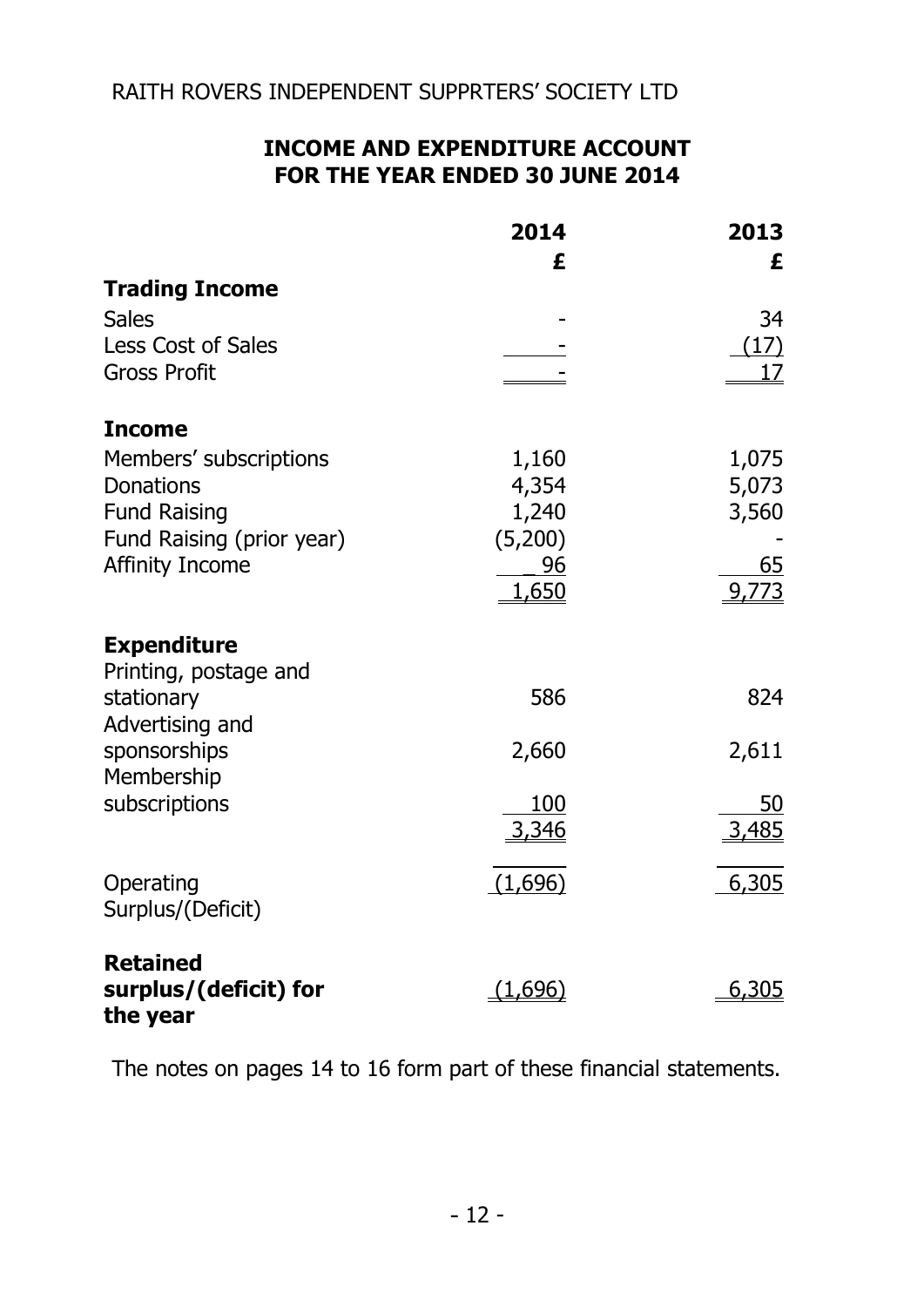#### **BALANCE SHEET – PERIOD ENDED 30 JUNE 2014**

|                                                               | <b>Notes</b> | 2014<br>£       | 2013<br>£       |
|---------------------------------------------------------------|--------------|-----------------|-----------------|
| <b>Fixed assets</b><br><b>Investments</b>                     | $\mathbf{z}$ | 203,551         | 198,551         |
|                                                               |              |                 |                 |
| <b>Current assets</b>                                         |              |                 |                 |
| Cash at bank and in hand<br>Stock                             |              | 11,551<br>1,269 | 13,030<br>1,269 |
| <b>Debtors:</b>                                               |              |                 |                 |
| <b>Amounts receivable</b>                                     |              |                 |                 |
| within one year                                               | 3            |                 | 5,200           |
| <b>Net current assets</b><br><b>Total assets less current</b> |              | 12,820          | 19,499          |
| <b>liabilities</b>                                            |              | 216,371         | 218,050         |
| <b>Creditors:</b>                                             |              |                 |                 |
| <b>Amounts falling due after</b>                              | 4            | 59,500          | 59,500          |
| one year<br><b>Total Assets less</b>                          |              |                 |                 |
| <b>Liabilities</b>                                            |              | 156,871         | <u>158,550</u>  |
| <b>Called up Capital and</b>                                  |              |                 |                 |
| reserves                                                      |              |                 |                 |
| Called up share capital                                       | 5            | 232             | 215             |
| Income and expenditure<br>account                             | 6            | 156,639         | 158,355         |
|                                                               | 7            | 156,871         | <u>158,550</u>  |

The notes on pages 14 to 16 form part of these financial statements.

The financial statements were approved by the Board on 24 January 2015.

G Condie A Russell **Treasurer** 

fan sússell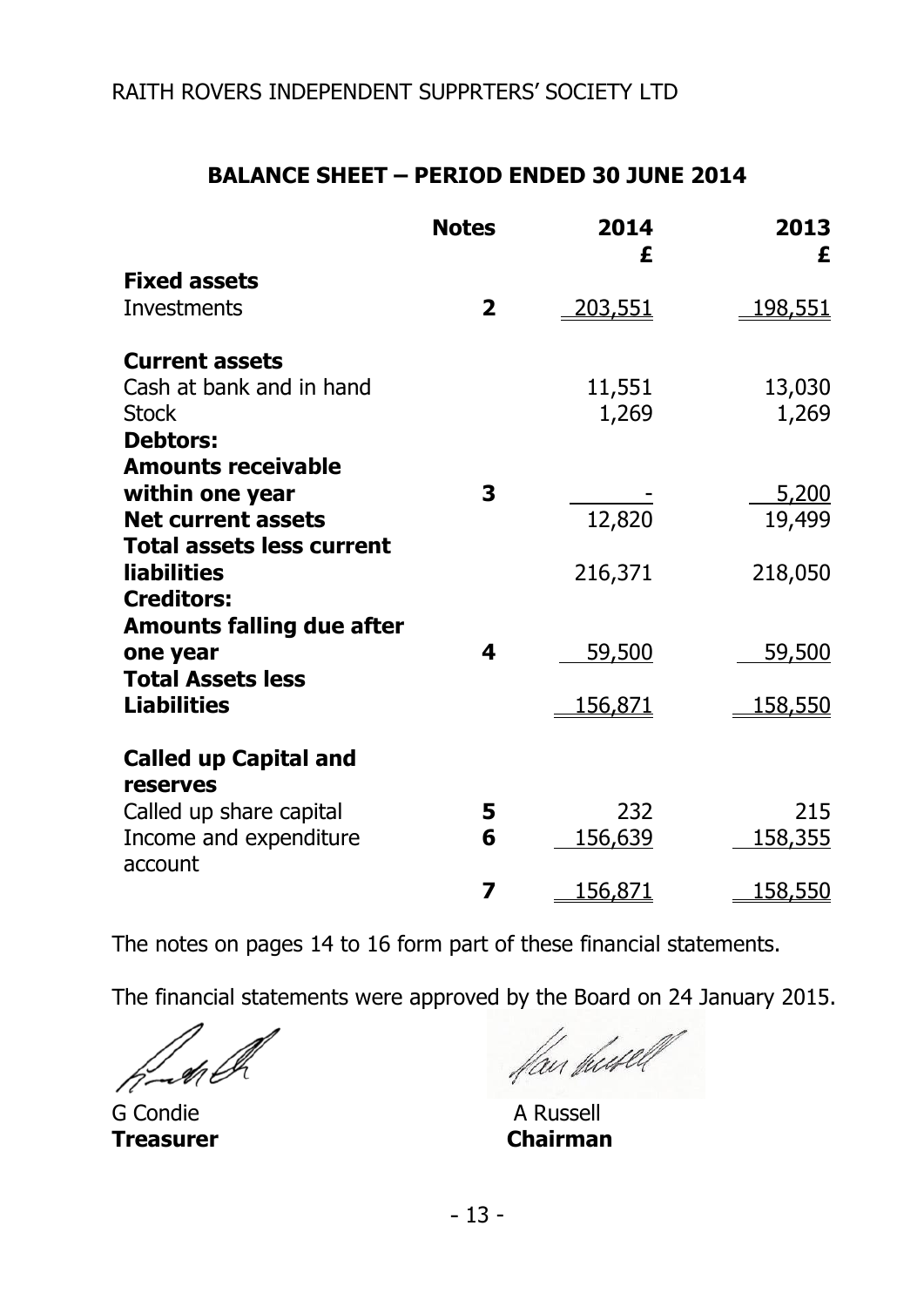#### **NOTES TO THE FINANCIAL STATEMENTS YEAR ENDED 30 JUNE 2014**

#### **1 Accounting policies**

#### **1.1 Accounting convention**

The financial statements are prepared under the historical convention.

#### **1.2 Investments**

Fixed asset investments are stated at historic cost.

#### **1.3 Stock**

Stock is valued at cost.

# **2 Fixed asset investments**

| <b>Unlisted Investments</b><br>Cost   | 2014             | 2013           |
|---------------------------------------|------------------|----------------|
| At Cost 1 July 2013                   | 198,551          | 198,551        |
| Added in Year<br>At Cost 30 June 2014 | 5,000<br>203,551 | <u>198,551</u> |
|                                       |                  |                |
| The unlisted investments represent:   |                  |                |
| Raith Rovers FC Holdings Limited      | 36,000           | 36,000         |
| New Raith Rovers Limited              | 167,299          | 162,299        |
| Raith Rovers Football Club Limited    | 252              | 252            |
|                                       | <u>203,551</u>   | <u>198,551</u> |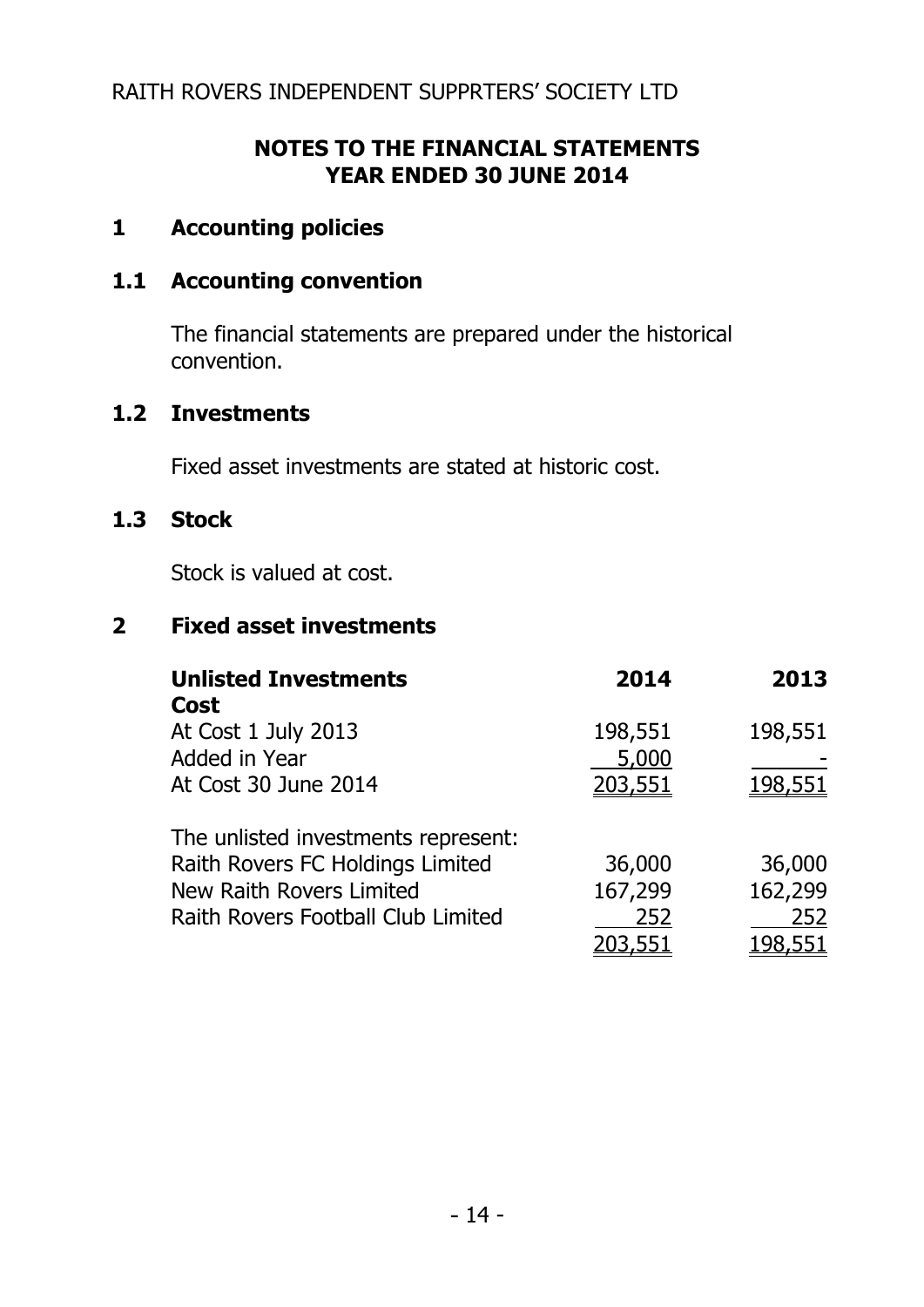### **NOTES TO THE FINANCIAL STATEMENTS (continued) YEAR ENDED 30 JUNE 2014**

#### **3 Debtors: amounts receivable within one year**

|                        | 2014 | 2013  |
|------------------------|------|-------|
| Investments Purchased* | -    | 5,200 |
| Other Debtors          | -    | 5.200 |

\* At the year ended 2013 the trust accrued 5,200 in lieu of receiving shares from the club. The club has decided not to release these shares to the trust resulting in this debtor being written off in 2014 to the income statement as fundraising (prior year) .

#### **4 Creditors amounts falling due after one year**

| 238 Loan notes of £250 each | $-59,500$ | 59,500 |
|-----------------------------|-----------|--------|
| (0% Irredeemable)           |           |        |

#### **5 Share capital**

| Allotted, called up and fully paid |     |     |
|------------------------------------|-----|-----|
| 232 Ordinary Shares of £1 each     | 232 | 215 |

#### **6 Statement of movements on profit and loss account**

#### **Income and Expenditure Account**

| Balance B/Fwd                         | 158,335        | 152,030        |
|---------------------------------------|----------------|----------------|
| Retained surplus/(deficit) for period | (1,696)        | 6,305          |
|                                       | <u>156,639</u> | <u>158,335</u> |